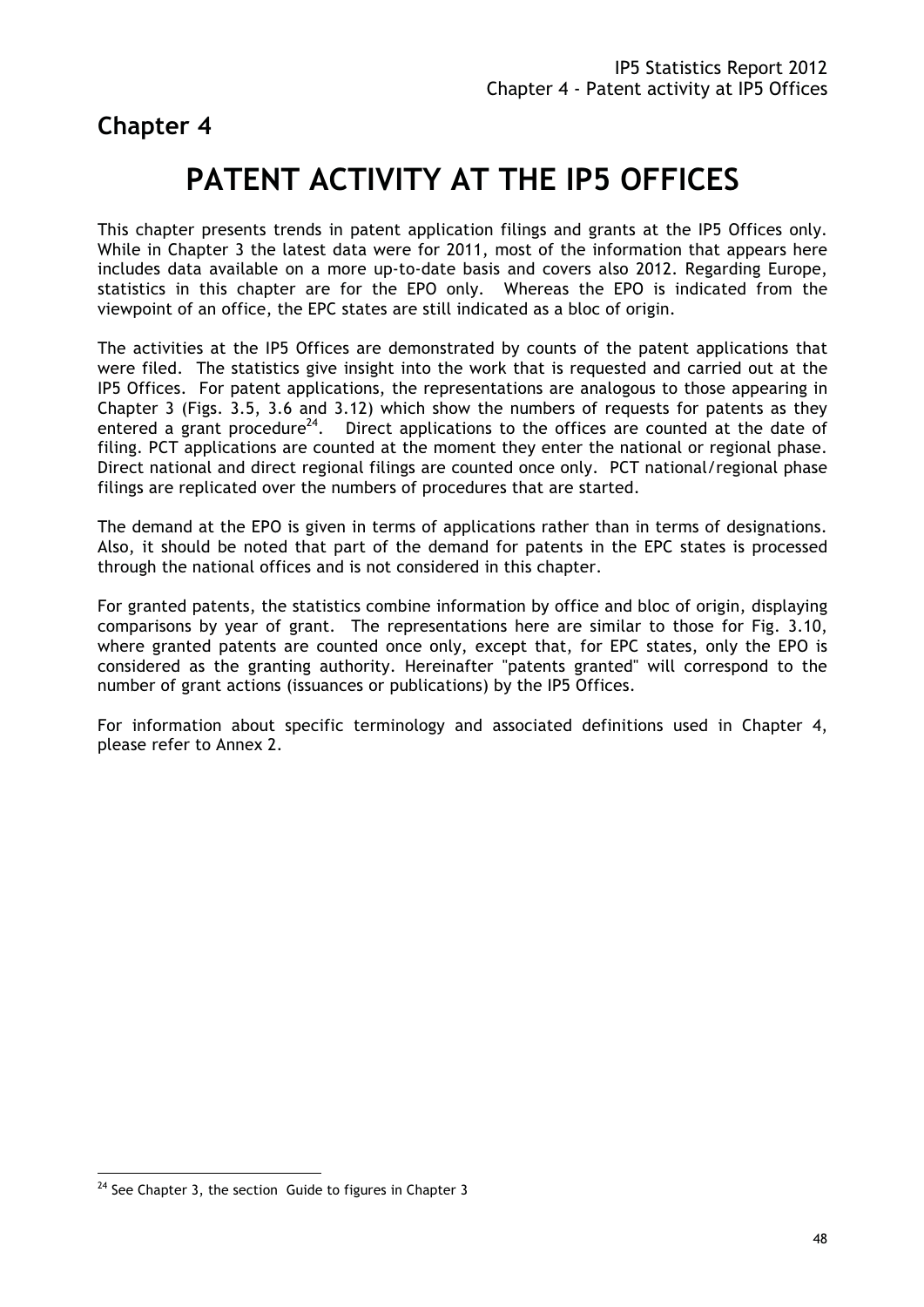## **PATENT APPLICATIONS FILED**

Fig. 4.1 shows the number of patent applications that were filed at each of the IP5 Offices during the two most recent years, broken down by domestic and foreign origin (based on the residence of first-named applicant or inventor). The EPO is indicated from the viewpoint of an office, with the EPO domestic applications corresponding to those filed by residents of EPC states.



In 2012, a total of about 1 875 800 patent applications were filed at the IP5 Offices, an increase of 11 percent from 2010 (1 694 400).

There were increases in patent applications at all the IP5 Offices. While patent applications increased by 24 percent at the SIPO, the growth was more limited at the USPTO (8 percent), at the KIPO (5 percent) and at the EPO (4 percent). Applications at the JPO increased by less than 1 percent.

At the EPO, the USPTO and the SIPO, both domestic and foreign applications increased. At the JPO, both domestic and foreign applications changed marginally only. At the KPO, domestic applications increased and foreign applications decreased marginally. The SIPO had a particularly large increase in domestic filings of 29 percent.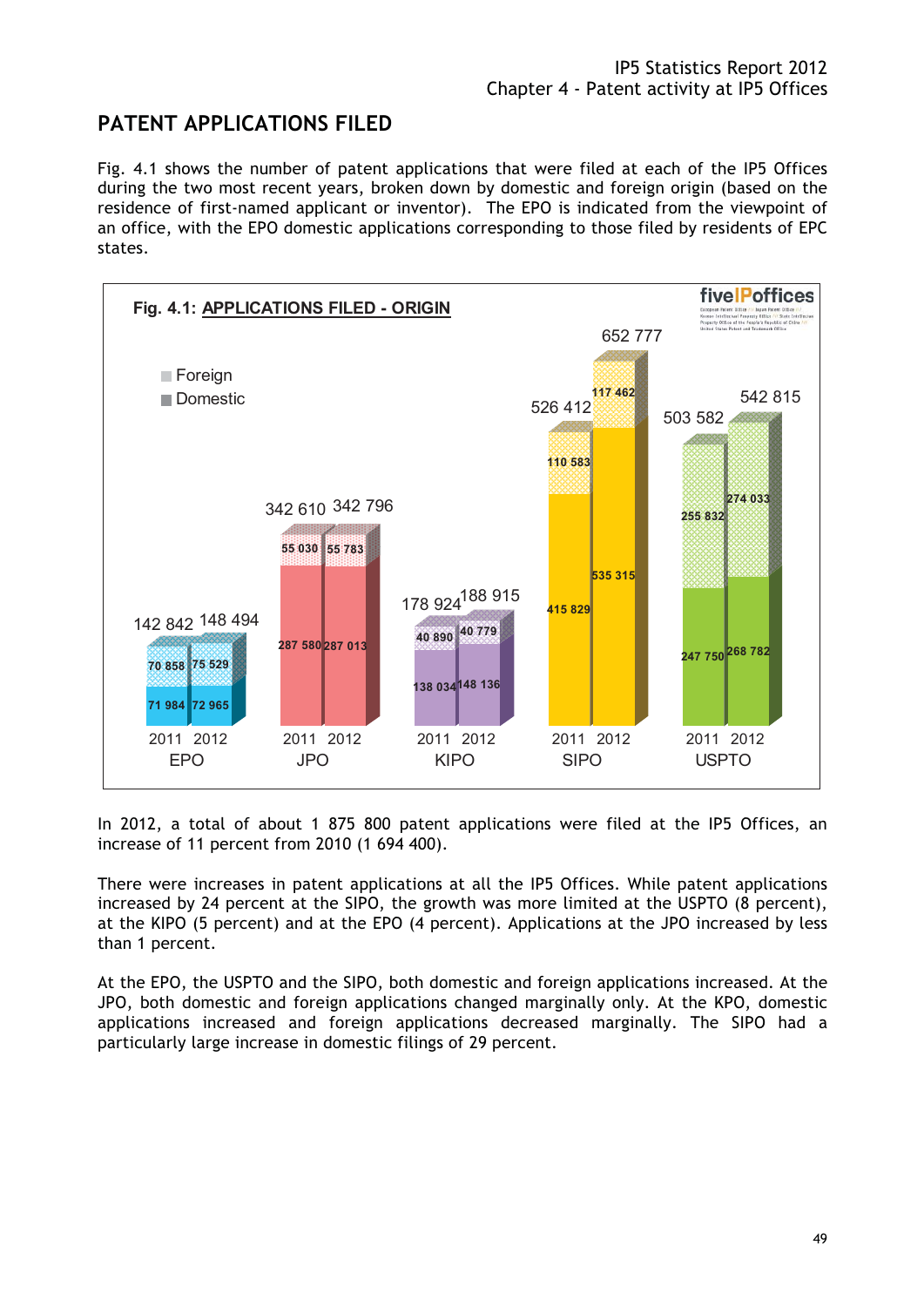Table 4.1 and Fig. 4.2 show the number and the respective shares of patent application filings by origin (residence of first-named applicants or inventors) relative to total filings at each office for  $2011$  and  $2012^{25}$ .

| <b>Office</b>     | <b>EPO</b> | <b>JPO</b> | <b>KIPO</b> | <b>SIPO</b> | <b>USPTO</b> |
|-------------------|------------|------------|-------------|-------------|--------------|
| <b>EPC</b> states | 72 965     | 20899      | 10 194      | 31 780      | 85 195       |
| Japan             | 22 700     | 287 013    | 16 004      | 42 278      | 88 686       |
| P.R. China        | 3 7 3 1    | 2 0 2 2    | 982         | 535 315     | 13 273       |
| R. Korea          | 5 7 1 1    | 5 708      | 148 136     | 8985        | 29 481       |
| U.S.              | 35 222     | 22 922     | 11 346      | 29 510      | 268 782      |
| Others            | 8 1 6 5    | 4 2 3 2    | 2 2 5 3     | 4 9 0 9     | 57 398       |
| <b>Total</b>      | 148 494    | 342 796    | 188 915     | 652777      | 542 815      |

**Table 4.1: 2012 APPLICATIONS FILED - ORIGIN** 

Comparison of the numbers of applications across the IP5 Offices should only be made with caution. For example, the numbers of claims given in applications are significantly different among the IP5 Offices. On average, in 2012, an application filed at the EPO contained 13.9 claims (13.9 in 2011), one filed at the JPO contained 9.6 claims (9.7 in 2011), one filed at the KIPO contained 10.5 claims (10.6 in 2011), one filed at the SIPO contained 8.0 claims (8.4 in 2011), while one filed at the USPTO had 18.2 claims (18.3 in 2011). These numbers of claims remained stable in all the IP5 Offices.



The shares of patent application filings by bloc of origin are generally consistent for 2011 and 2012 for each office.

 $\overline{a}$  $25$  The 2011 numbers can be found in the statistical annex of this report.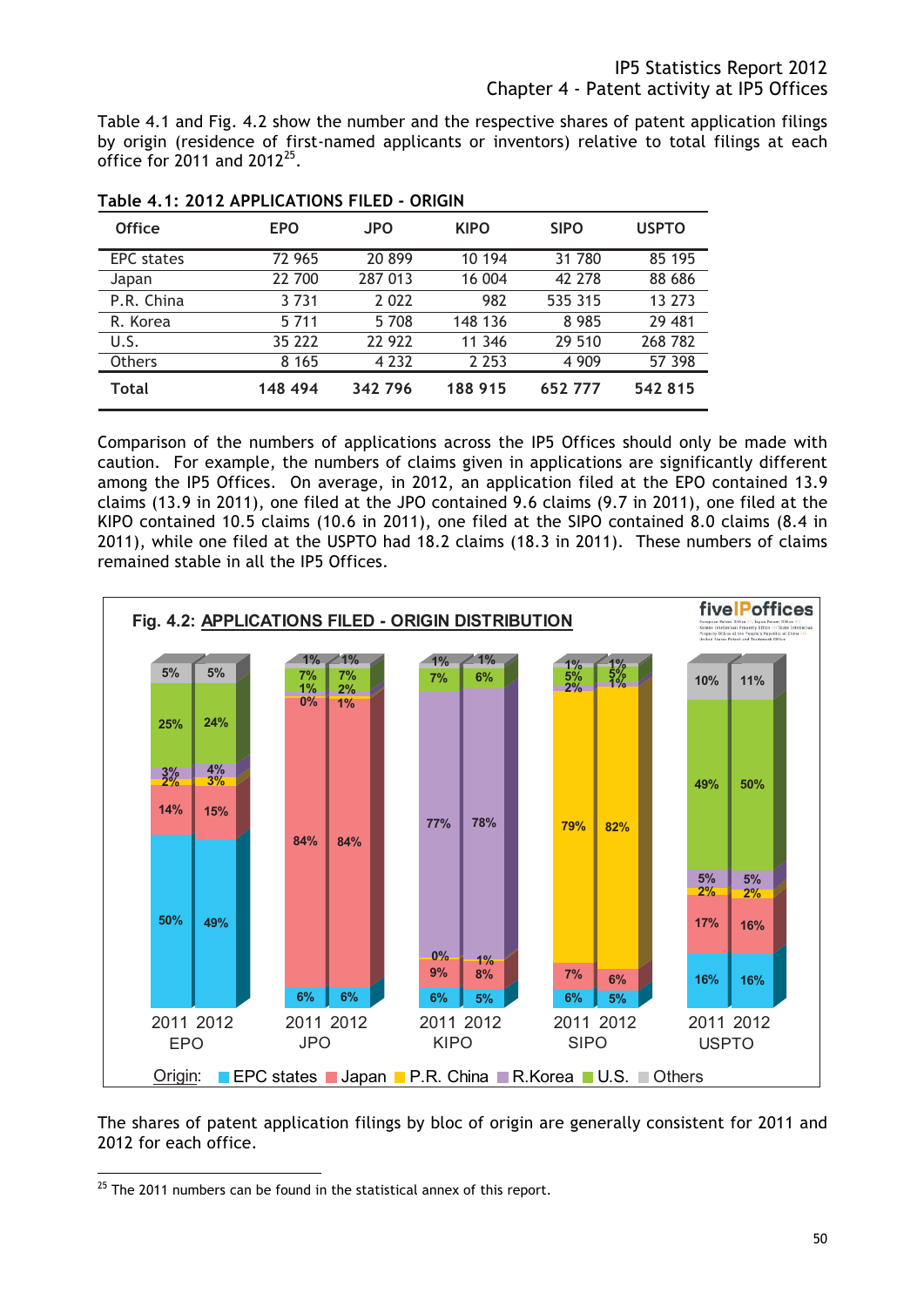## **FIELDS OF TECHNOLOGY**

Patents are classified by the IP5 Offices according to the IPC. This provides for a hierarchical system of language independent symbols for the classification of patents and utility models according to the different areas of technology to which they pertain. The WIPO established a concordance table to link the IPC symbols with thirty-five fields of technology grouped into five sectors<sup>26</sup>. Fig. 4.3 shows the distribution of applications according to the five technology sectors.

The classification takes place at a different stage of the procedure in the offices. As a result, data are shown for the EPO, the KIPO, the SIPO, and the USPTO for the filing years 2011 and 2012, while for the JPO the breakdown is given for the filing years 2010 and 2011 $^{27}$ .



Fig. 4.3 indicates the share of applications by main sectors of technology at each office.

The Electrical engineering sector is more prominent at the USPTO than in the other IP5 Offices. A higher proportion of applications are filed in the Chemistry sector at the SIPO and at the EPO than in the other IP5 Offices. At the SIPO, the share of applications filed in the Mechanical engineering sector was higher in 2012, while the share of applications filed in the Electrical engineering sector declined. At each office, the distribution between sectors of the technology was stable between the two years reported.

<sup>&</sup>lt;sup>26</sup> http://www.wipo.int/ipstats/en/statistics/technology\_concordance.html

<sup>&</sup>lt;sup>27</sup> JPO data for 2011 are the most recent available figures because the IPC assignment is completed just before the publication of the Unexamined Patent Application Gazette (18 months after the first filing).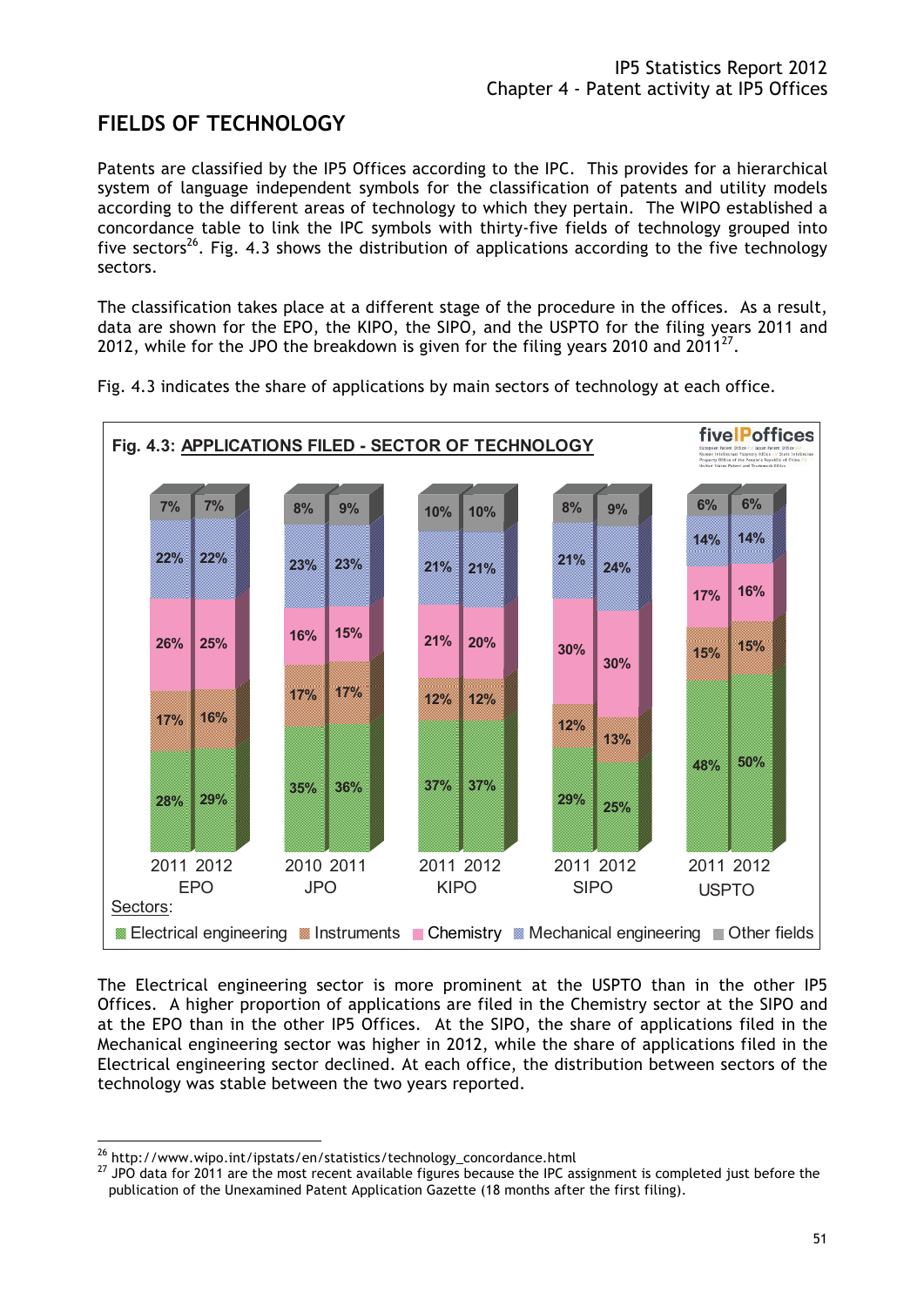Fig. 4.4 indicates the share of applications by detailed fields of technology at each office.



Most of the leading fields are identical between the IP5 Offices, though with different shares. Computer technology is a leading field at all offices, but with a larger share of applications at the USPTO. Medical technology is a leading field at the EPO and the USPTO, while Electrical machinery, apparatus, energy and Optics are leading fields at JPO. Semiconductors technology and Civil engineering are leading fields at KIPO and at the SIPO. Transport technology is a leading field at the EPO and at the KIPO.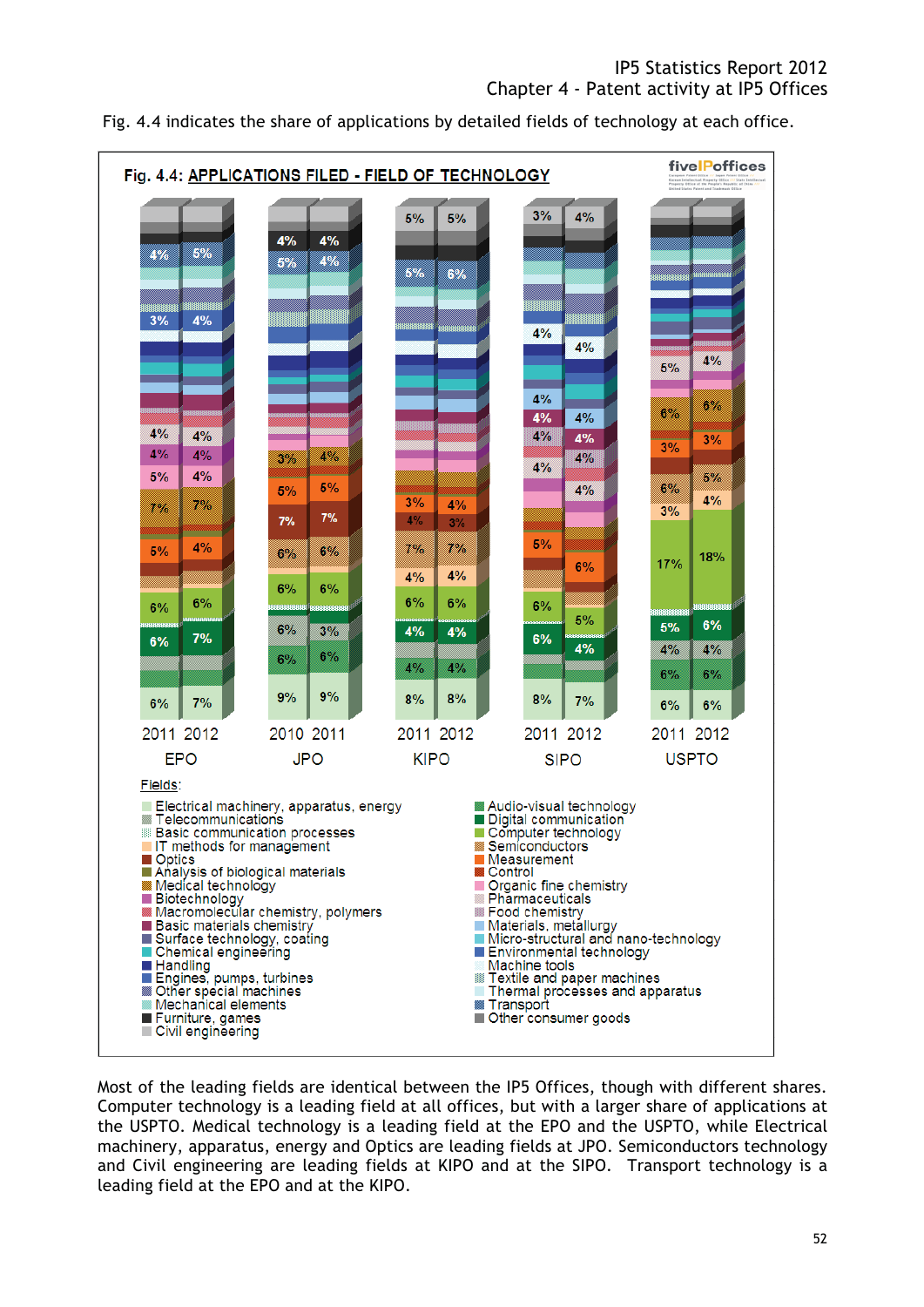### **PATENTS GRANTED**





Together the IP5 Offices granted a total of 923 979 patents in 2012. This was 132 206 more than in 2011 and represents a growth of 17 percent.

The number of patents granted by each of the IP5 Offices increased in 2012, at the SIPO and the KIPO by as much as 26 percent and 20 percent, respectively. The differences between the IP5 Offices regarding the absolute numbers of patents granted can only be partly explained by differences in the number of corresponding applications. These numbers are also affected by differing grant rates and durations to process applications by the IP5 Offices (see the section below "Statistics on Procedures").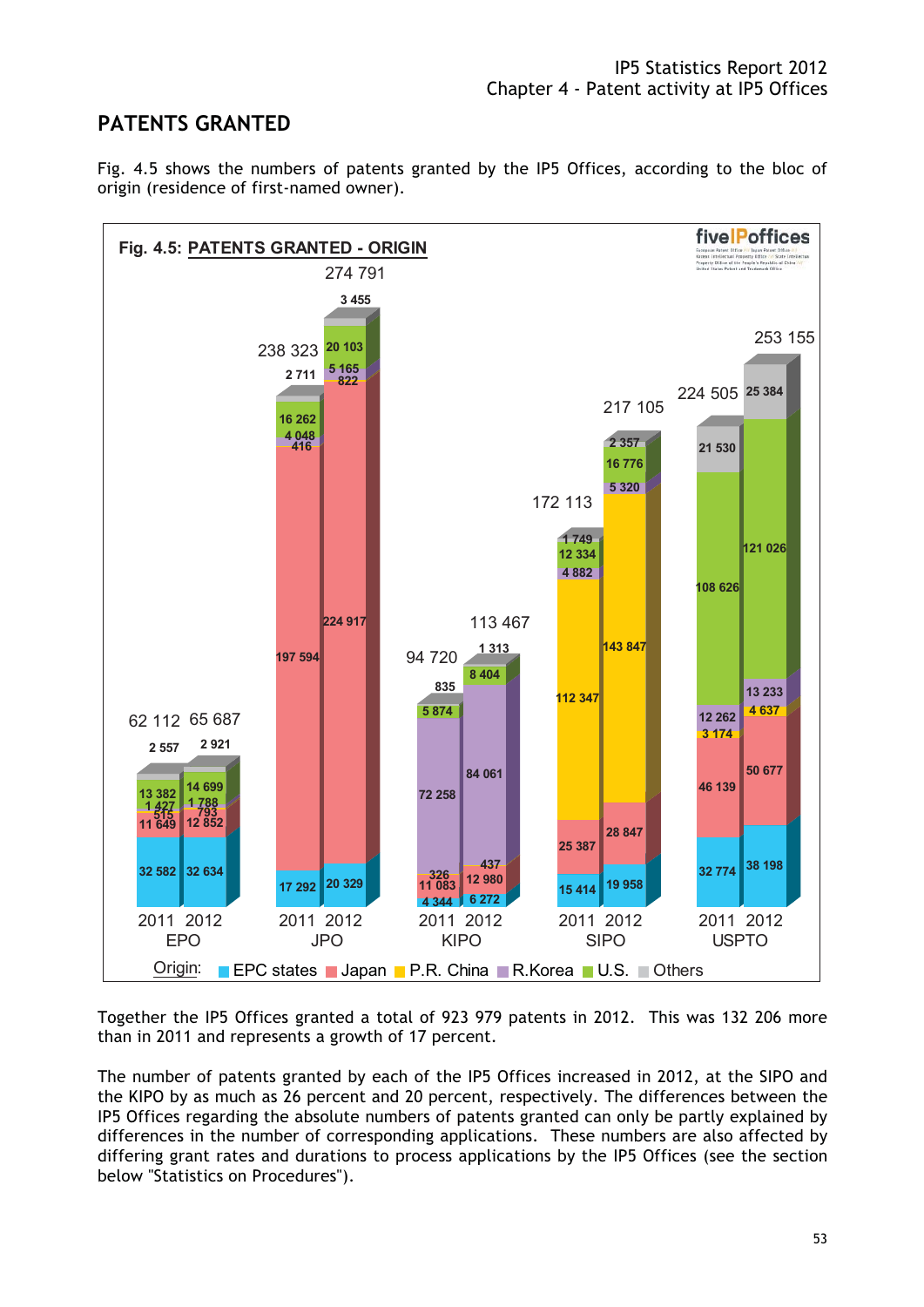Fig. 4.6 presents the percentage shares of total patents granted by the IP5 Offices according to the bloc of origin (residence of first-named owner).



Generally, the shares from the different blocs of origin are not that different from those observed for the filings in each office as presented in Fig. 4.2, although at the SIPO the share of granted patents originating from P.R. China is somewhat lower than the share of domestic filings in applications filed.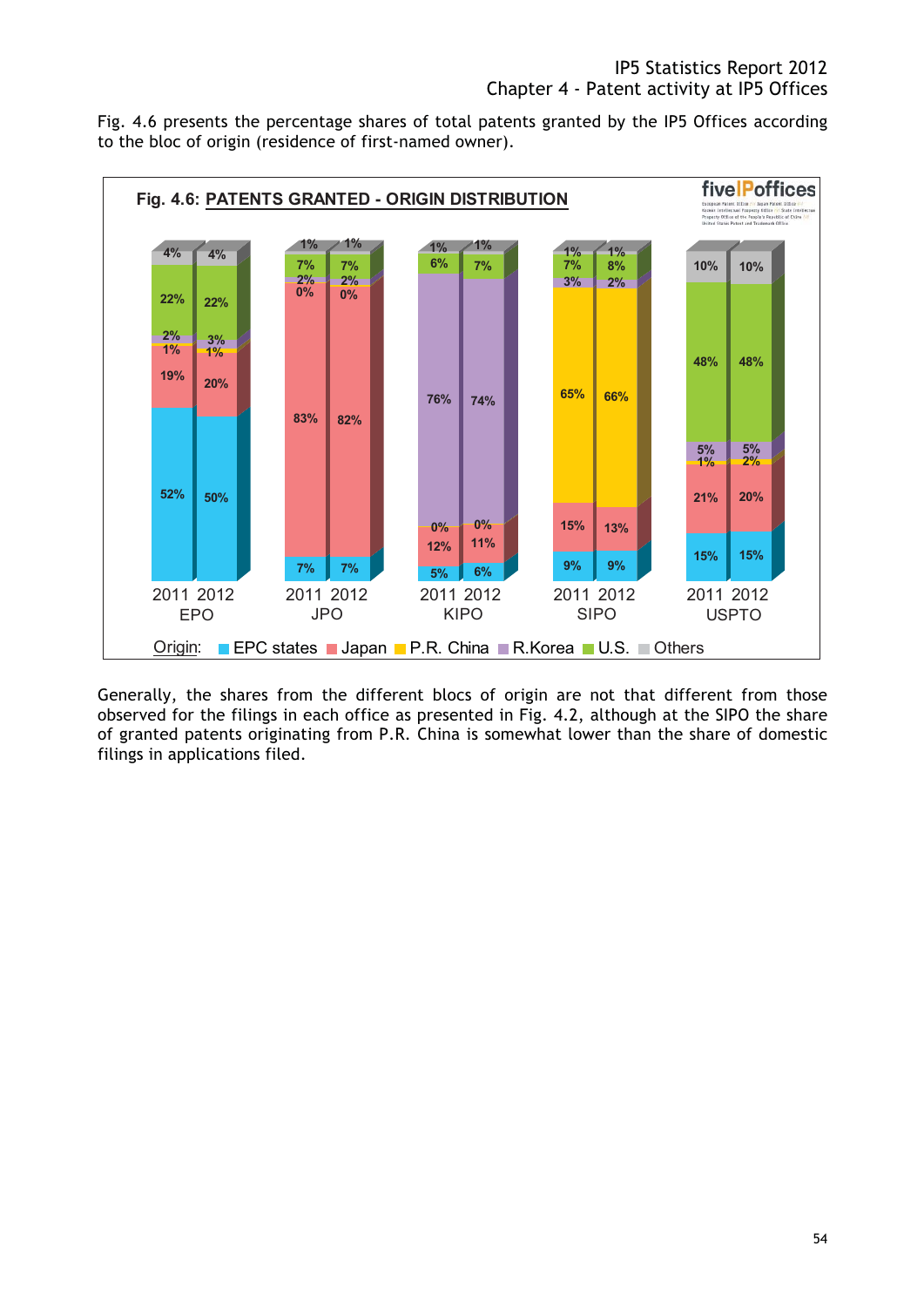



This diagram shows that the distribution of grants to patentees is similar at each office and is highly skewed at all of them. The proportions are generally consistent between 2011 and 2012 for each office.

Most of patentees received only one grant in a year. In 2012, the proportion was between 64 percent for the KIPO and 71 percent for the EPO. The proportion of patentees that received less than 6 patents was between 88 percent for the JPO and 94 percent for the KIPO. The proportion of patentees receiving 11 or more patents is higher at the JPO (7 percent) than at the USPTO (5 percent), the EPO (4 percent), the SIPO (4 percent), and the KIPO (3 percent).

In 2012, the average patentee received 3.8 patents at the EPO, 8.3 at the JPO, 3.6 at the KIPO, 4.0 at the SIPO, and 5.2 at the USPTO. The greatest number of patents granted to a single applicant was 838 at the EPO, 8 567 at the JPO, 2 715 at the KIPO, 2 744 at the SIPO, and 6 457 at the USPTO.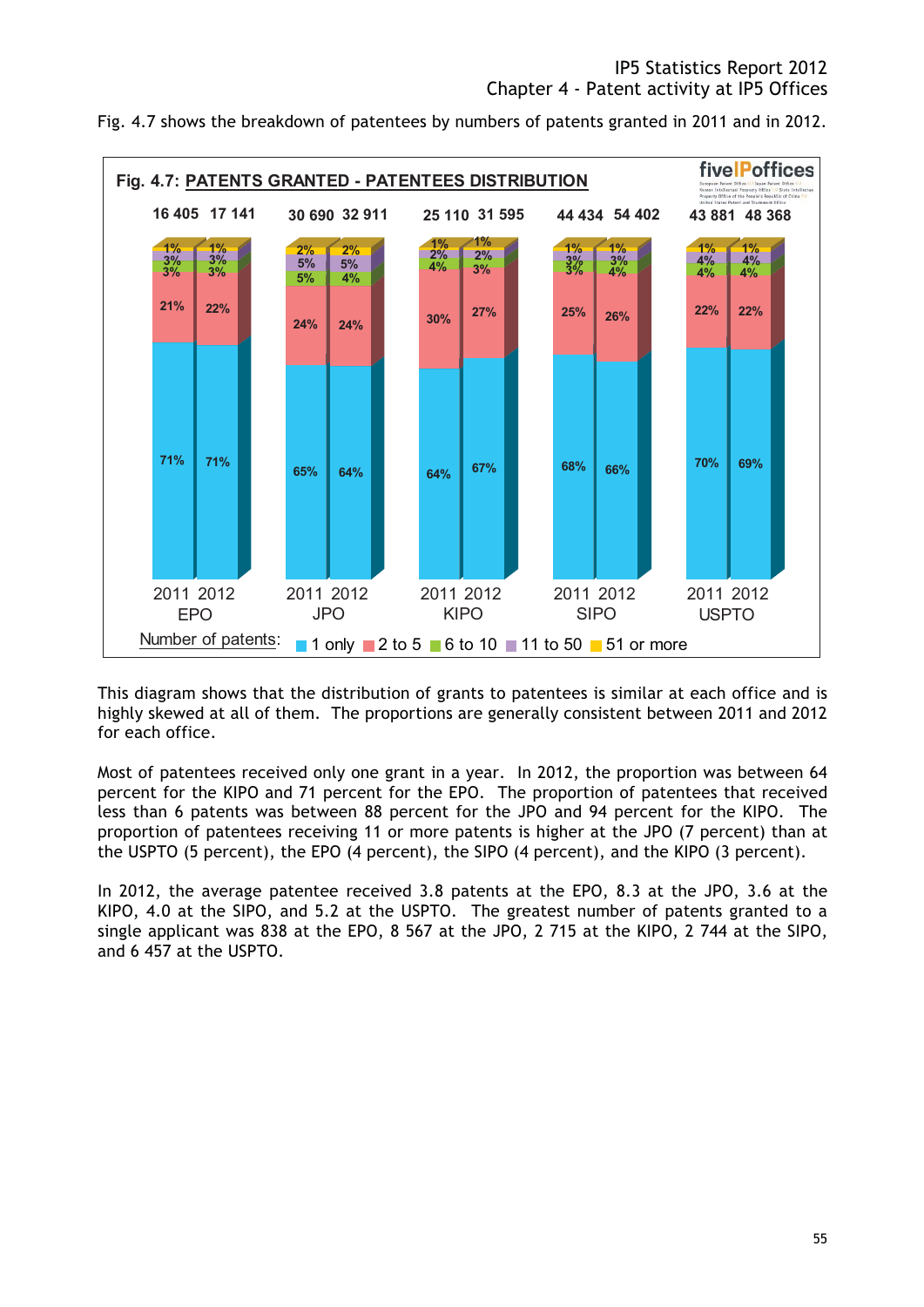#### **MAINTENANCE**

A patent is enforceable for a fixed term, and depends on actions taken by owner. In the IP5 Offices, the fixed term is usually a twenty year term from the date of filing the application. In order to maintain protection during this period, the applicant has to pay what are variously known as renewal, annual or maintenance fees in the countries for which the protection pertains. Maintenance systems differ from country to country. In most jurisdictions, and in particular in those of the IP5 Offices, protection expires if a renewal fee is not paid in due time.

At the EPO, renewal fees are payable from the third year after filing in order to maintain the application. After the patent has been granted, annual renewal fees are then paid to the national office of each designated EPC contracting state in which the patent has been registered. These national patents can be maintained for different periods in the contracting states. Therefore rather maintaining one patent after grant, patentees have to deal with the maintenance of several patents and are confronted with the problem of choice as to how long to maintain each one.

For a Japanese or Korean patent, the annual fees for the first three years after patent registration are paid as a lump-sum and for subsequent years there are annual fees. The applicant can pay either yearly or in advance.

At the SIPO, the annual fee of the year in which the patent right is granted shall be paid at the time of going through the formalities of registration, and the subsequent annual fees shall be paid before the expiration of the preceding year. The date on which the time limit for payment expires is the date of the current year corresponding to the filing date.

The USPTO collects maintenance fees at 3.5, 7.5, and 11.5 years after the date of grant and does not collect an annually payable maintenance fee.

Other factors influence the time during which patents are maintained once granted by the IP5 Offices. For example, systems allowing deferred examination or systems with payment of renewal fees only for the years following grant tend to increase the rate of maintenance. On the other hand, grants resulting in several patents, with renewal fees to be paid for each jurisdiction, may lead to dropping some of them more quickly and so decreasing the average maintenance rate.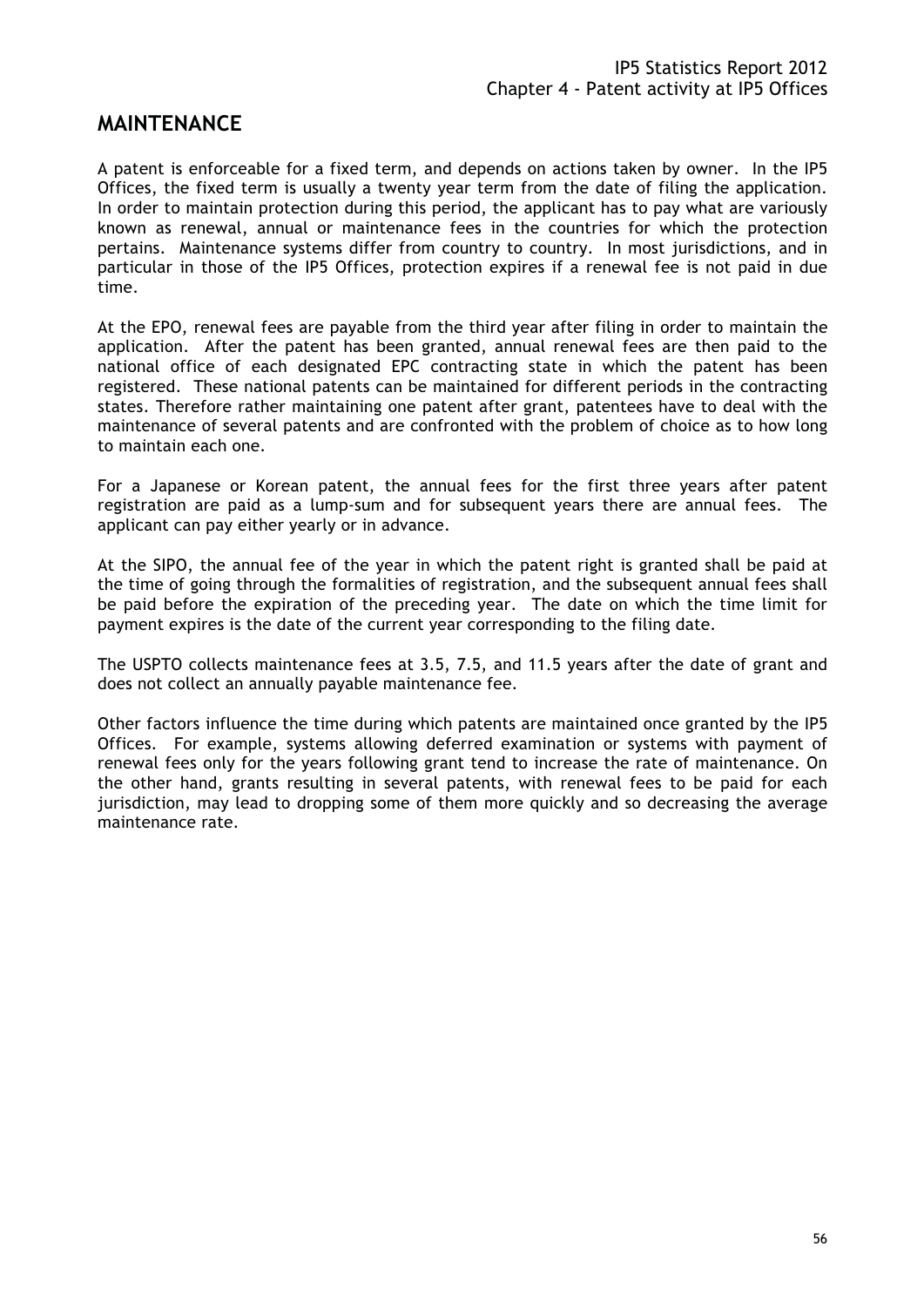Fig. 4.8 shows the proportions of patents granted by each office that are maintained for differing lengths of time. It compares the rate of granted patent registrations existing and in force each patent year starting with the year of application. Figures are based on the most recent relevant data that are available at each office.



Over 50 percent of the patents granted by the JPO are maintained for at least 17 years from filing, and 16 years at the USPTO, compared to 13 years for the KIPO, 7 years for the EPO and 6 years for the SIPO. In addition to patentees behaviour, these differences can be partially explained by differences in the procedures, such as a multinational maintenance system (EPO), deferred examination (JPO, KIPO, SIPO) and a stepped maintenance payment schedule (USPTO).

The EPO proportion represents an average ratio of the maintenance of the European patents in the 38 EPC states. The figures are strongly impacted by the large proportion of recently granted patents for many states that joined the EPO within the past 12 years. Considering the shape of the curve for the EPO in Fig. 4.8, the first 12 years reflect mainly the building up of the maintenance pattern in the newer EPC states, while the last 8 years reflect the maintenance pattern in the longer standing EPC states.

The USPTO payment schedule is somewhat hidden because the data are shown on a time basis (by year after application) that is different from the time basis used for collection of the fees (by year after patent grant). The increase in the share of maintained patents between years 17 and 18 is the result of enacted legislation in 1995 that lengthened the patent term for a select group of patents.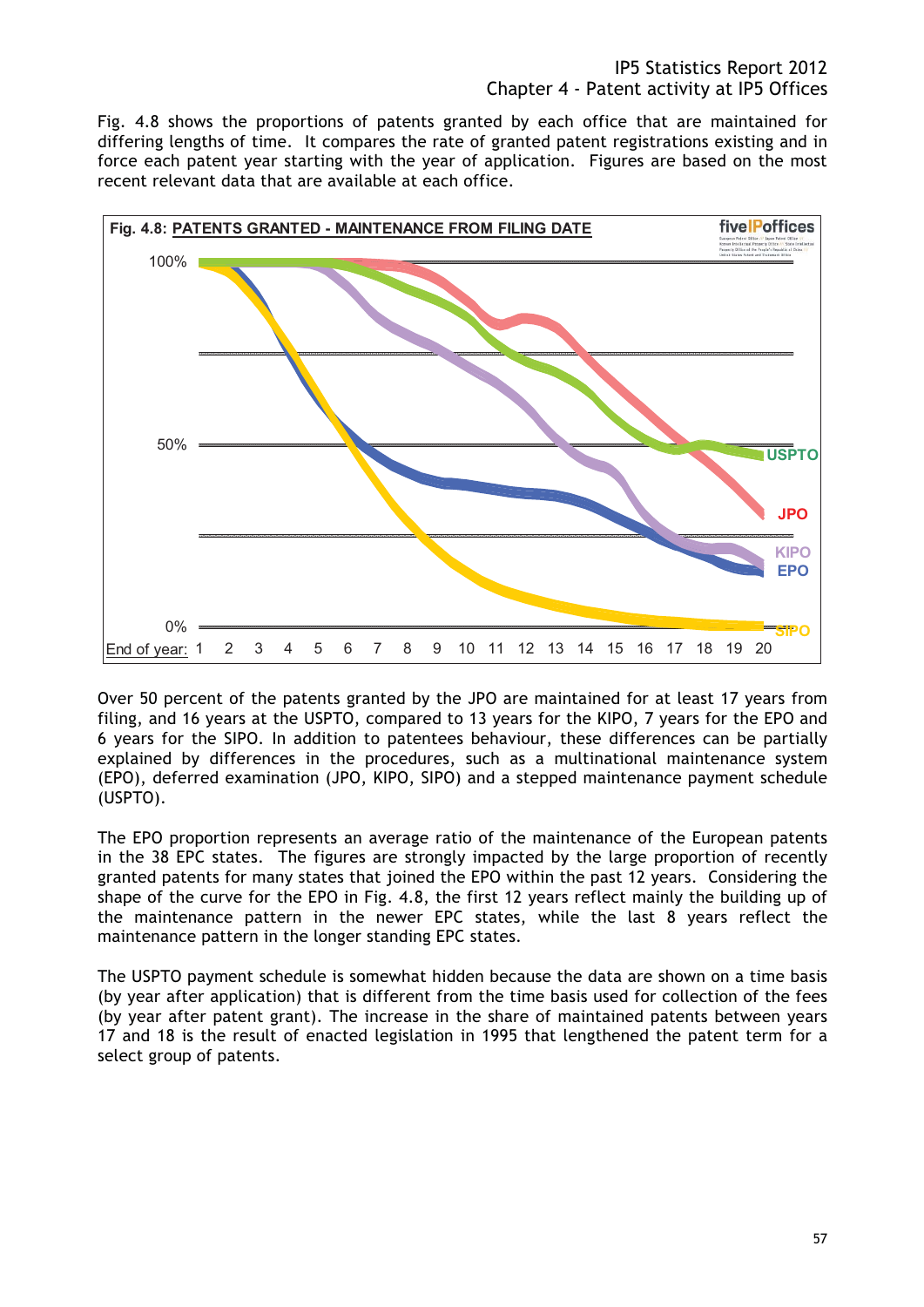## **PATENT PROCEDURES**

Fig. 4.9 shows the major phases of the grant procedures at the IP5 Offices and concentrates on the similarities between offices to motivate the comparative statistics to be presented in Table 4 below. However the reader should bear in mind when interpreting such statistics that details of the procedures differ between offices, sometimes to quite a large degree (e.g. in time lags between stages of the procedures).



See Annex 2 for some further details about the procedures.

Fees are due at different stage of the procedure. Information on main comparable fees at the IP5 Offices is made available online on the IP5 home page<sup>28</sup>.

 $\overline{a}$  $^{28}$  See at www.fiveipoffices.org/stats/statisticaldata.html under Fees. These data are given without prejudice and are not guaranteed to be up to date. Official fee schedule information and associated regulations from each IP5 Office take precedence.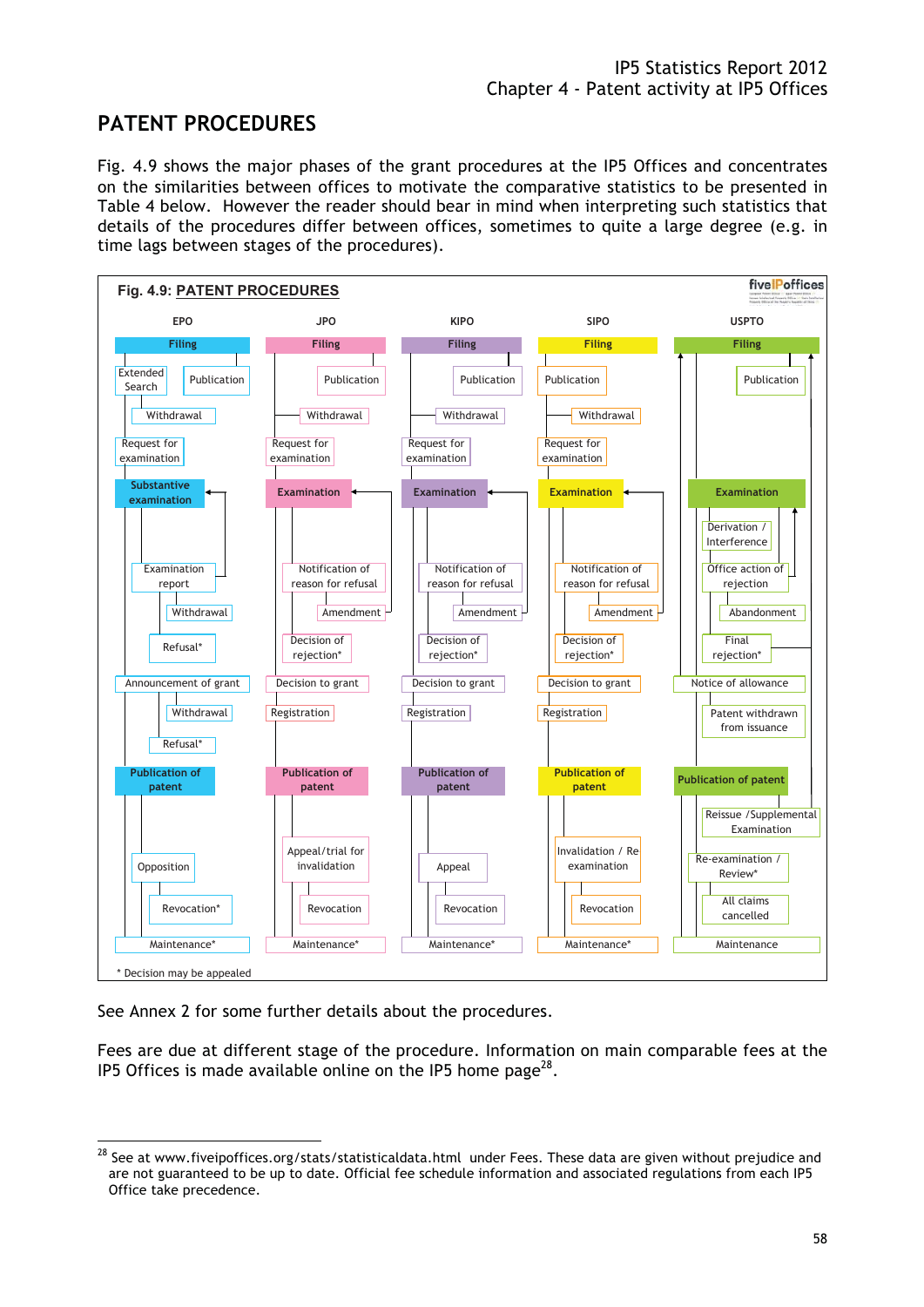#### **STATISTICS ON PROCEDURES**

Table 4.2 shows various statistics as average rates and numbers where applicable for 2011 and 2012. In order to concentrate on common measures for the offices, several parameters that are specific to EPO only are no longer shown. Definitions of the various terms are given in Annex 2.

#### **RATES**

The examination rate in the USPTO is 100 percent, since filing implies a request for examination, whereas in the EPO, the JPO, the KIPO, and the SIPO a specific request for examination has to be made. At the EPO the large proportion of PCT applications in the granting procedure gives a high examination rate, as almost all of them proceed to examination. The examination rate is somewhat lower at the JPO and the KIPO because the deferred examination system gives more time to the applicants to evaluate whether to proceed further with the application or not. The SIPO does not report this information.

The grant rates at the EPO, the JPO, the KIPO, and the USPTO increased from 2011 to 2012. The grant rate from the SIPO is not currently available.

#### **PENDENCIES**

In the successive stages of the procedure, there are pending applications awaiting action in the next step of the procedure. The number of pending applications gives an indication of the workload (per stage of procedure) from the patent grant procedure in each of the IP5 Offices. Although this may seem to be an indicator for the backlog in handling applications within the offices, it is not in fact a particularly good one because a substantial part of pending applications are awaiting action from the applicant. This could be for instance a request for examination, or a response to actions communicated by the office. In order to improve the comparability of the information given by the IP5 Offices, the definitions on pendency at the EPO were adjusted. More details can be found in annex 2.

As shown in Table 4.2, altogether more than 2.9 million applications were pending in the EPO, the JPO, the KIPO, and the USPTO at the end of 2012, a decrease of nearly 7 percent compared to the number of applications pending at the end of 2011 (3.2 million). This is mainly accounted for by drops of 12% at JPO and 9% at USPTO. The SIPO does not report this information.